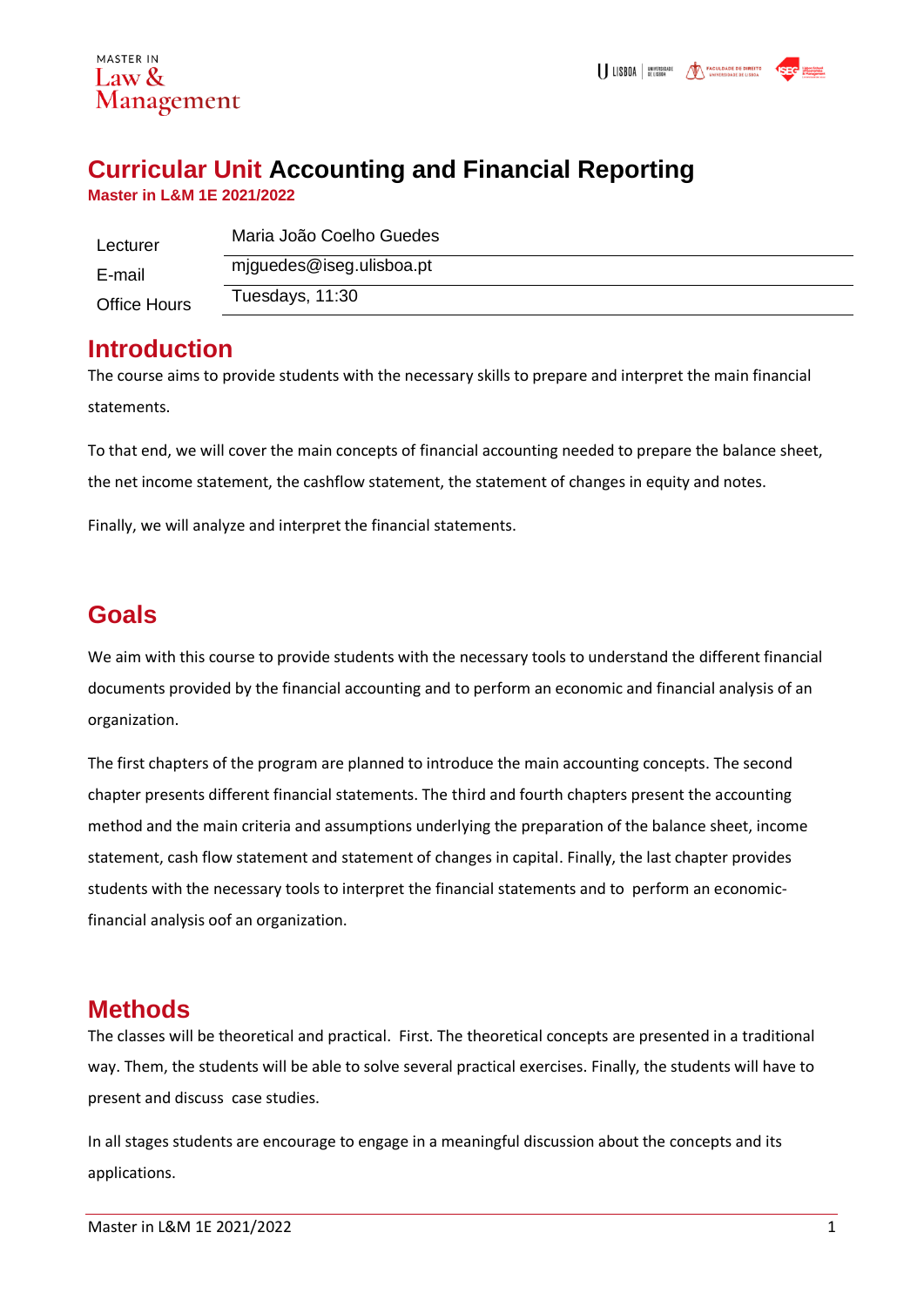



and then the students should have to solve several practical cases. In this practical component, students will be encouraged to actively participate in solving exercises and practical problems. All classes will be accompanied with the analysis of a real case, with the main to give students the skills to perform an integrated analysis of the economic and financial situation of a firm.

#### **Lecturer**

Maria João Coelho Guedes

## **Course Contents**

- 1 Objective and the main concepts of financial accounting.
- 2 Financial statements.
- 3 Accounting method.
- 4 Accounting process.
- 5 Preparation and interpretation of the financial statements

#### **Assessment**

The evaluation assessment has 4 components:

- 1 Case study 1 in class (10% final grade).
- 2 Case study 2 in class (10% of final grade).
- 3 Case study 3 in class (10% of final grade).
- 4 Case study 4 in class (10% of final grade).
- 5 Discussion in class (10% of final grade).
- 6 Final Exam (50% of final grade), with a minimum grade of 8.5/20.

For the re-seat exam: **Final Exam** (100% of final grade).

#### **References**

Case studies (provided to the students)